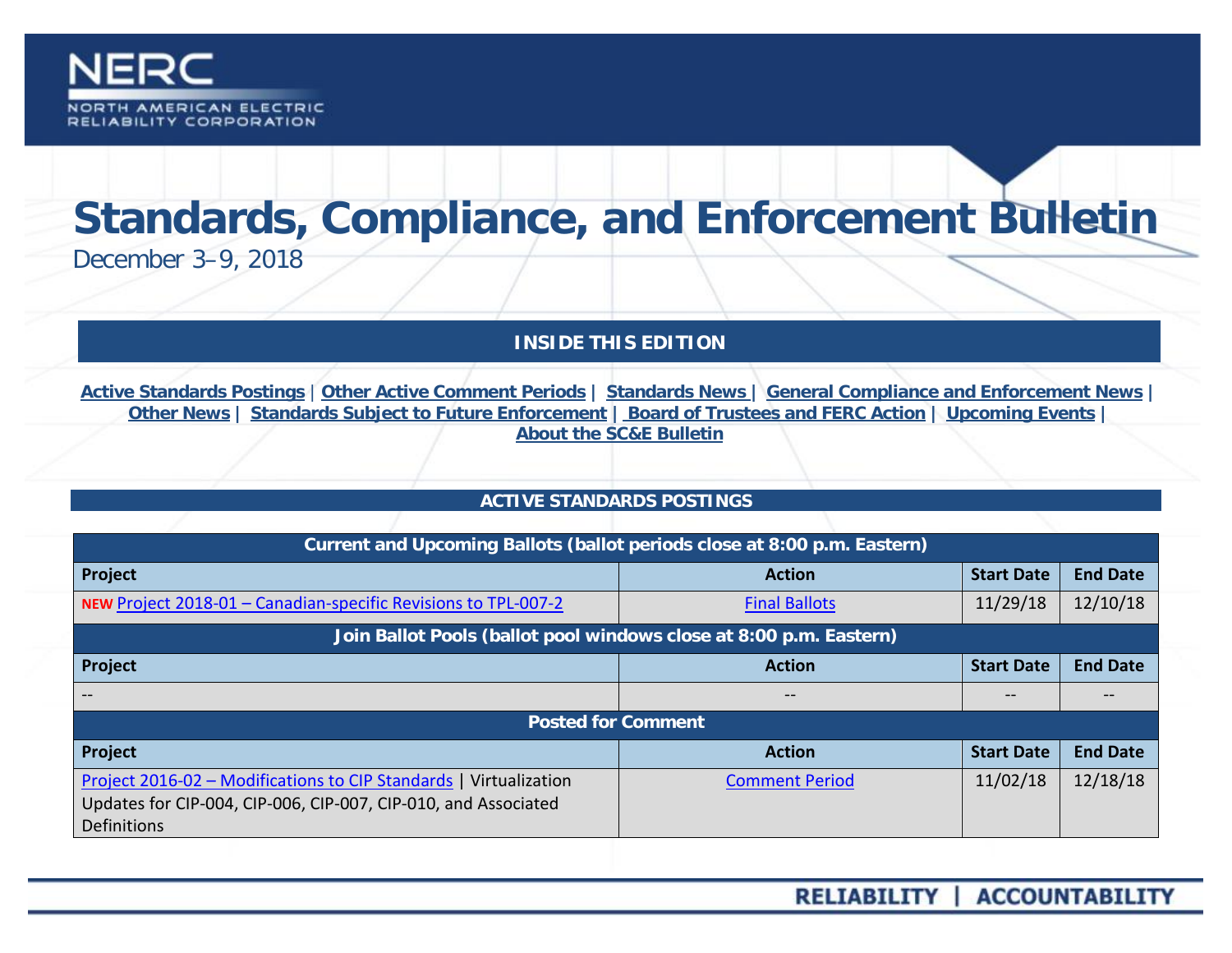# **OTHER ACTIVE COMMENT PERIODS**

<span id="page-1-0"></span>

| <b>Posted for Comment</b> |                                                |                                       |                 |
|---------------------------|------------------------------------------------|---------------------------------------|-----------------|
| <b>Posting</b>            | <b>Action</b>                                  | Start Date                            | <b>End Date</b> |
| $\sim$ $\sim$             | $\hspace{0.1mm}-\hspace{0.1mm}-\hspace{0.1mm}$ | $\hspace{0.05cm}$ – $\hspace{0.05cm}$ | $\sim$ $\sim$   |

#### **STANDARDS NEWS**

#### <span id="page-1-1"></span>**NEW Resources Posted**

NERC has posted the [streaming webinar](https://nerc.webex.com/nerc/lsr.php?RCID=49828de0d5288aa84e7c6c12c70dd7f9) and [slide presentation](https://www.nerc.com/pa/Stand/Project%20201602%20Modifications%20to%20CIP%20Standards%20RF/2016-02_Virtualization_Webinar_Slides_11152018.pdf) for the November 15, 2018 Project 2016-02 – Modifications to CIP Standards Virtualization and Other Technology Innovations webinar.

### **Quick Links**

[Register in the SBS](https://sbs.nerc.net/) [Projected Standards Posting Schedule](http://www.nerc.com/pa/Stand/Documents/Projected_Posting_Schedule.pdf)

[Project Tracking Spreadsheet](http://www.nerc.com/comm/SC/_layouts/xlviewer.aspx?id=/comm/SC/Project%20Management%20and%20Oversight%20Subcommittee%20DL/Project%20Tracking%20Spreadsheet.xlsx&Source=http%3A%2F%2Fwww%2Eqa%2Enerc%2Ecom%2Fcomm%2FSC%2FProject%2520Management%2520and%2520Oversi)

[Standards Related Questions –](https://www.nerc.com/pa/Stand/Documents/Single_Portal_V2_2017.pdf) Single Portal

[2017–2019 Reliability Standards Development Plan](http://www.nerc.com/pa/Stand/Standards%20Development%20Plan%20Library/2017-2019_RSDP_for_Board_09272016.pdf) 

[Quality Review Application](https://www.nerc.net/nercsurvey/Survey.aspx?s=bd89c1a0a0da443bbcc2416f868de383)

[One-Stop Shop \(Status, Purpose, Implementation Plans,](https://www.nerc.com/pa/Stand/Standard%20Purpose%20Statement%20DL/US_Standard_One-Stop-Shop.xlsx) 

[FERC Orders, RSAWs\)](https://www.nerc.com/pa/Stand/Standard%20Purpose%20Statement%20DL/US_Standard_One-Stop-Shop.xlsx)

# **GENERAL COMPLIANCE AND ENFORCEMENT NEWS**

<span id="page-1-2"></span>

| <b>NEW Resources Posted</b>                                                   | <b>Quick Links</b>                              |
|-------------------------------------------------------------------------------|-------------------------------------------------|
| NERC has posted the streaming webinar and slide presentation for the 2019 ERO | <b>Risk-Based CMEP</b>                          |
| <b>CMEP Implementation Plan webinar.</b>                                      | <b>CIP V5 Transition Program</b>                |
|                                                                               | <b>ERO Enterprise Program Alignment Process</b> |
|                                                                               | Consistency Reporting Tool (EthicsPoint)        |
|                                                                               | Diel: Dessal Daaistustism Initiative            |

[Risk-Based Registration Initiative](http://www.nerc.com/pa/comp/CAC/Pages/Risk-Based%20Registration.aspx)

[Reliability Standard Audit Worksheets](http://www.nerc.com/pa/comp/Pages/Reliability-Standard-Audit-Worksheets-(RSAWs).aspx)

[Enforcement & Mitigation: Enforcement Actions](http://www.nerc.com/pa/comp/CE/Pages/Enforcement-and-Mitigation.aspx)

[CMEP Technology Project](https://www.nerc.com/ResourceCenter/Pages/CMEPTechnologyProject.aspx)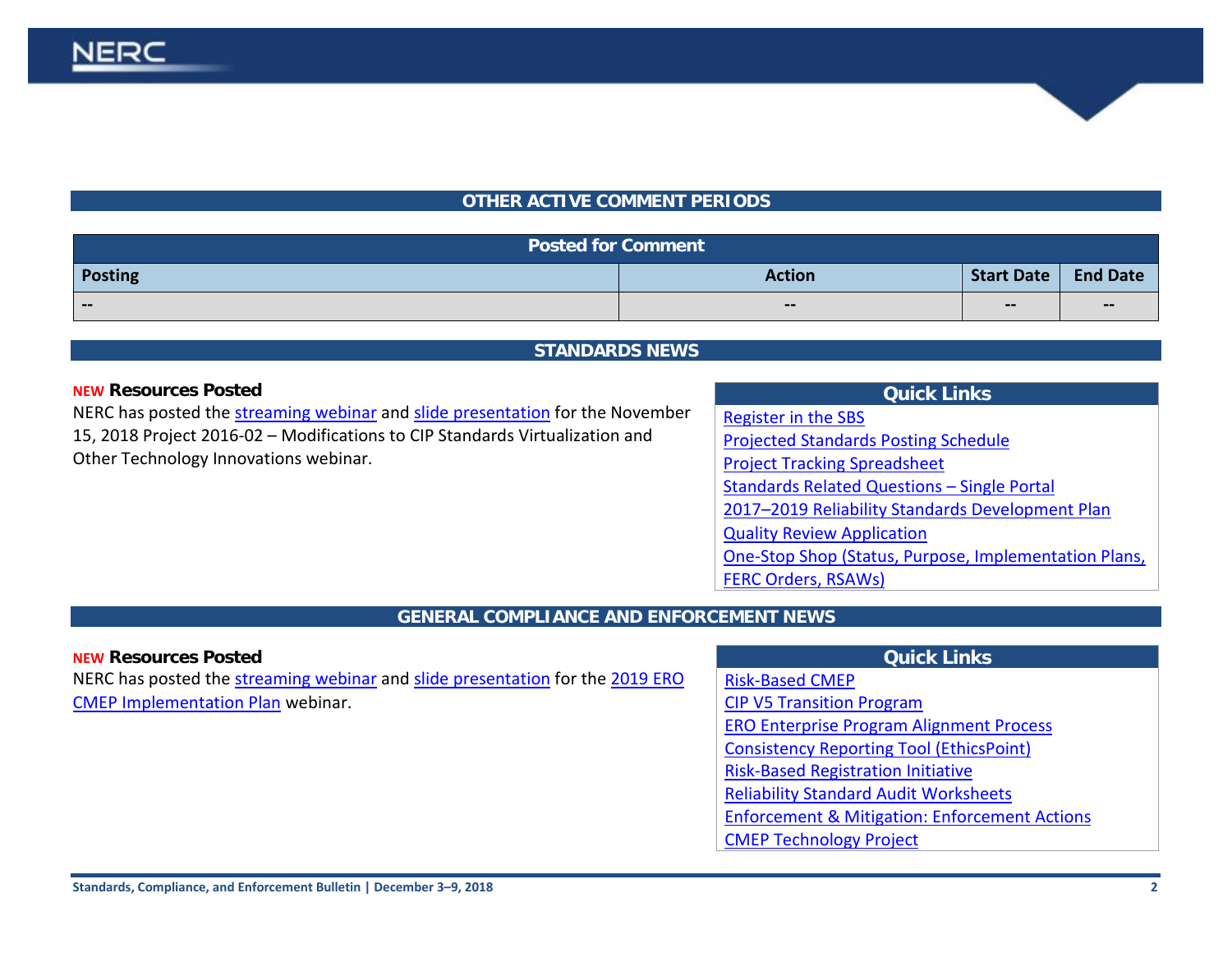# **OTHER NEWS**

#### <span id="page-2-0"></span>**NEW Resources Posted**

NERC has posted the [streaming webinar](https://nerc.webex.com/nerc/onstage/playback.php?RCID=c64f2bae3a8c47e49c9a9f93cf97aac2) and [slide presentation](https://www.nerc.com/pa/rrm/Documents/PFR_Steam_Generation_Webinar_Presentations_20181113.pdf) for the November 13, 2018 Primary Frequency Response – Steam Generation webinar and the [streaming webinar](https://nerc.webex.com/nerc/onstage/playback.php?RCID=9c562dd9f447bc60b7f997cc2efa68bf) an[d slide presentation](https://www.nerc.com/pa/rrm/Documents/PFR_Natural_Gas_Combined_Cycle_Presentations_20181113.pdf) for the November 13, 2018 Natural Gas Combined Cycle/Simple Cycle webinar.

#### **Nomination Period Open for New RISC Members**

As the terms expire for a number of Reliability Issues Steering Committee (RISC) members on January 31, 2019, volunteers are being sought from the Member Representatives Committee (MRC) and industry to serve on the RISC for two-year terms ending January 31, 2021.

The RISC is an advisory committee that reports directly to the NERC Board of Trustees (Board) and triages and provides front-end, high-level leadership and accountability for issues of strategic importance to bulk power system (BPS) reliability and security. The RISC assists the Board, NERC standing committees, NERC staff, regulators, Regional Entities, and industry stakeholders in establishing a common understanding of the scope, priority, and goals for the development of solutions to these issues. In doing so, the RISC provides a framework for developing recommendations to help NERC and the industry effectively focus their resources on the critical issues needed to improve the reliability and security of the BPS. The [2017 ERO Reliability Risk Priorities Report](https://www.nerc.com/comm/RISC/Related%20Files%20DL/ERO-Reliability-_Risk_Priorities-Report_Board_Accepted_February_2018.pdf) was approved by the Board and is posted on the RISC web page. The RISC will develop a 2019 ERO Reliability Risk Priorities report to be presented to the Board for approval.

As described in the RISC [charter,](http://www.nerc.com/comm/RISC/Documents/RISC_Charter_2015.pdf) nominees for RISC should meet the following general qualifications:

- Executive-level position within the electric utility industry;
- High-level understanding and strategic perspectives on reliability risks; and
- Commitment to regular participation on the RISC in a collaborative and consensus-building manner.

The RISC holds a combination of in-person meetings and conference calls, at least once per quarter.

When determining a final slate of recommended members, the RISC Nominating Committee will evaluate nominees based on experience and qualifications, as well as diversity within the context of the entire membership of the RISC based on the following considerations: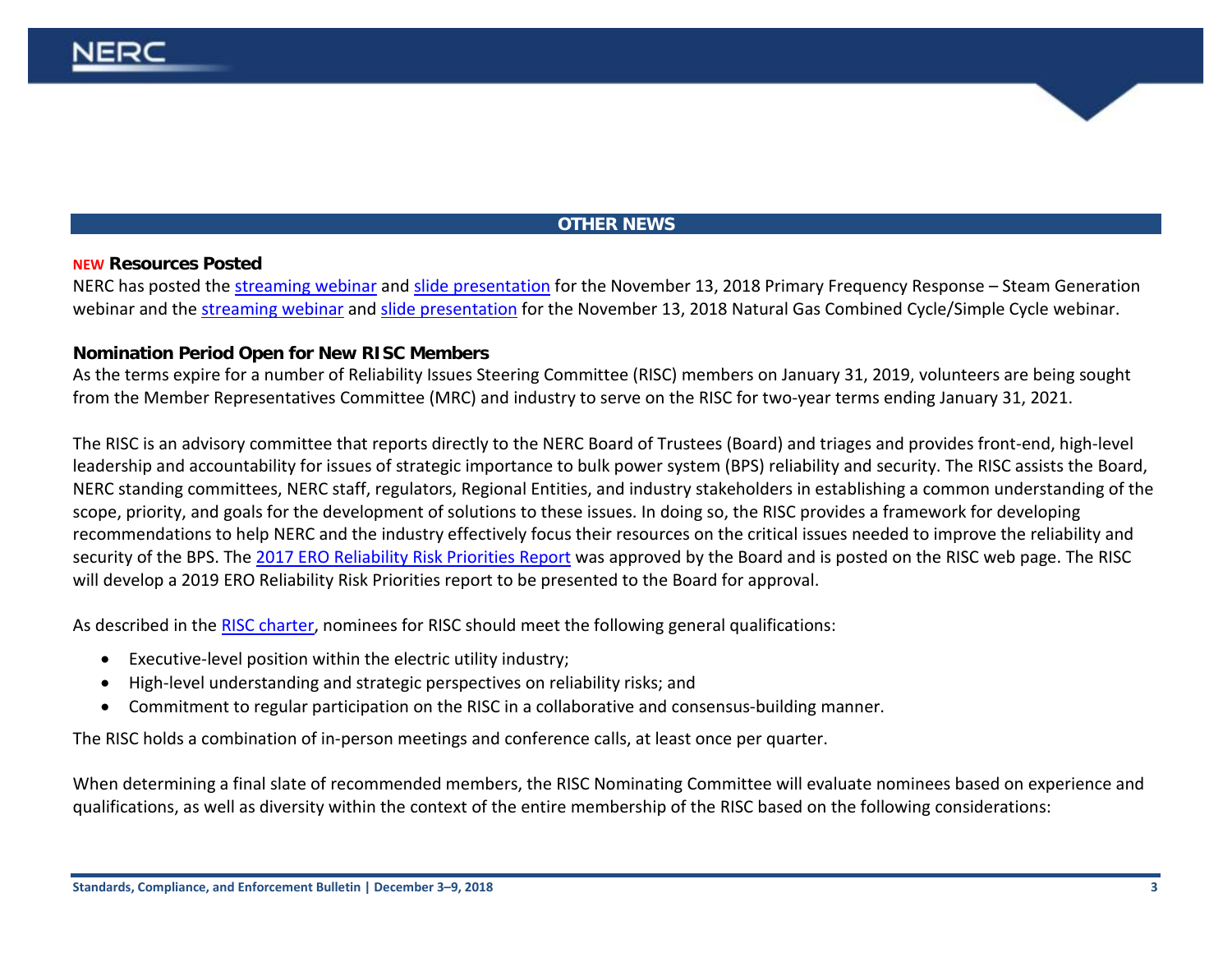

- Geographic and international diversity, such that Eastern, Western, and Texas Interconnections, along with Canada are represented on the RISC;
- Sector, size, and asset (transmission, distribution, load, generation, etc.) diversity; and
- Diversity in professional background and experience.

If you are interested in nominating either yourself or another person, please complete the [nomination form](https://www.nerc.com/comm/RISC/Pages/2019-Nominations.aspx) and send it to [Tina Buzzard.](mailto:tina.buzzard@nerc.net) **Nominations are due on or before December 19, 2018.**

#### <span id="page-3-0"></span>**STANDARDS SUBJECT TO FUTURE ENFORCEMENT**

Please refer to th[e U.S. Effective](http://www.nerc.net/standardsreports/standardssummary.aspx) Dates page for more detail on the standards listed below.

| <b>U.S. Effective Dates for Reliability Standards</b> |                                                                                                                 |  |
|-------------------------------------------------------|-----------------------------------------------------------------------------------------------------------------|--|
| <b>U.S. Effective Date</b>                            | Standard(s)                                                                                                     |  |
| <b>January 1, 2019</b>                                | <b>BAL-005-1 - Balancing Authority Control</b>                                                                  |  |
|                                                       | <b>FAC-001-3 - Facility Interconnection Requirements</b>                                                        |  |
|                                                       | TPL-007-1 – Transmission System Planned Performance for Geomagnetic Disturbance Events (Requirement 5, 5.1–5.2) |  |
|                                                       | VAR-001-5 - Voltage and Reactive Control                                                                        |  |
| April 1, 2019                                         | BAL-002-3 - Disturbance Control Standard - Contingency Reserve for Recovery from a Balancing Contingency Event  |  |
|                                                       | EOP-004-4 - Event Reporting                                                                                     |  |
|                                                       | EOP-005-3 - System Restoration from Blackstart Resources                                                        |  |
|                                                       | <b>EOP-006-3 - System Restoration Coordination</b>                                                              |  |
|                                                       | EOP-008-2 - Loss of Control Center Functionality                                                                |  |
| <b>January 1, 2020</b>                                | CIP-003-7 - Cyber Security - Security Management Controls                                                       |  |
|                                                       | PRC-026-1 - Relay Performance During Stable Power Swings (Requirements 2-4)                                     |  |
| <b>July 1, 2020</b>                                   | CIP-005-6 – Cyber Security – Electronic Security Perimeter(s)                                                   |  |
|                                                       | CIP-010-3 - Cyber Security - Configuration Change Management and Vulnerability Assessments                      |  |
|                                                       | CIP-013-1 - Cyber Security - Supply Chain Risk Management                                                       |  |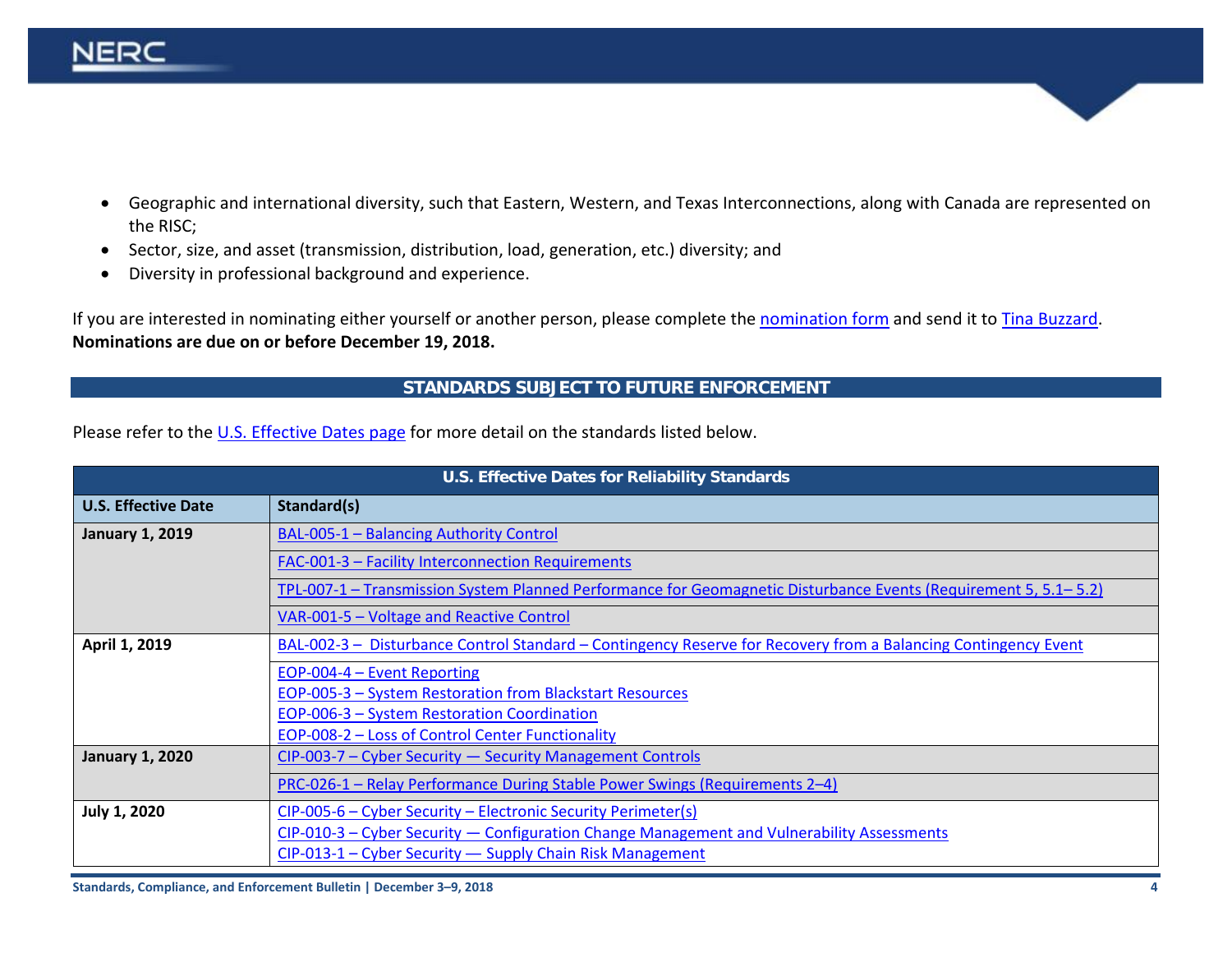|                        | PRC-002-2 – Disturbance Monitoring and Reporting Requirements (50% compliance for Requirements 2–4, 6–11)        |
|------------------------|------------------------------------------------------------------------------------------------------------------|
| October 1, 2020        | PER-006-1 - Specific Training for Personnel                                                                      |
|                        | PRC-027-1 - Coordination of Protection Systems for Performance During Faults                                     |
| <b>January 1, 2021</b> | PRC-012-2 - Remedial Action Schemes                                                                              |
|                        | TPL-007-1 – Transmission System Planned Performance for Geomagnetic Disturbance Events (Requirements 6, 6.1–6.4) |
| <b>January 1, 2022</b> | TPL-007-1 – Transmission System Planned Performance for Geomagnetic Disturbance Events (Requirements 3,4,7)      |
| <b>July 1, 2022</b>    | PRC-002-2 – Disturbance Monitoring and Reporting Requirements (100% compliance for Requirements 2-4, 6-11)       |

#### **BOARD OF TRUSTEES AND FERC ACTION**

#### **NEW NERC Filings**

On November 29, 2018, NERC submitted to FERC an [informational filing](https://www.nerc.com/FilingsOrders/us/NERC%20Filings%20to%20FERC%20DL/2018%20Frequency%20Reponse%20Annual%20Analysis%20Info%20Filing.pdf) regarding the 2018 Frequency Response Annual Analysis report.

NERC's 2018 filings to FERC are available [here.](http://www.nerc.com/FilingsOrders/us/Pages/NERCFilings2018.aspx)

#### **UPCOMING EVENTS**

For information about other NERC events, such as meetings and conference calls for standard drafting teams, other standing committees, subcommittees, task forces, and working groups, please refer to the [NERC calendar.](http://www.nerc.com/Pages/Calendar.aspx)

#### **Workshops and Conferences**

• Eighth Annual Human Performance Conference – March 26–28, 2019, Atlanta | **SAVE THE DATE**

#### **Webinars**

- **NEW** Project 2017-01 Modifications to BAL-003-1.1 Webinar 11:00 a.m.–12:30 p.m. Eastern, December 18, 2018 | [Register](https://nerc.webex.com/nerc/onstage/g.php?MTID=e9585d59846bc9054e8e44b240905baf6)
- Methods for Establishing IROLs Task Force (MEITF) Informational Webinar 1:00-3:00 p.m. Eastern, January 25, 2019 | [Register](https://www.nerc.com/pa/RAPA/Lists/RAPA/DispForm.aspx?ID=315)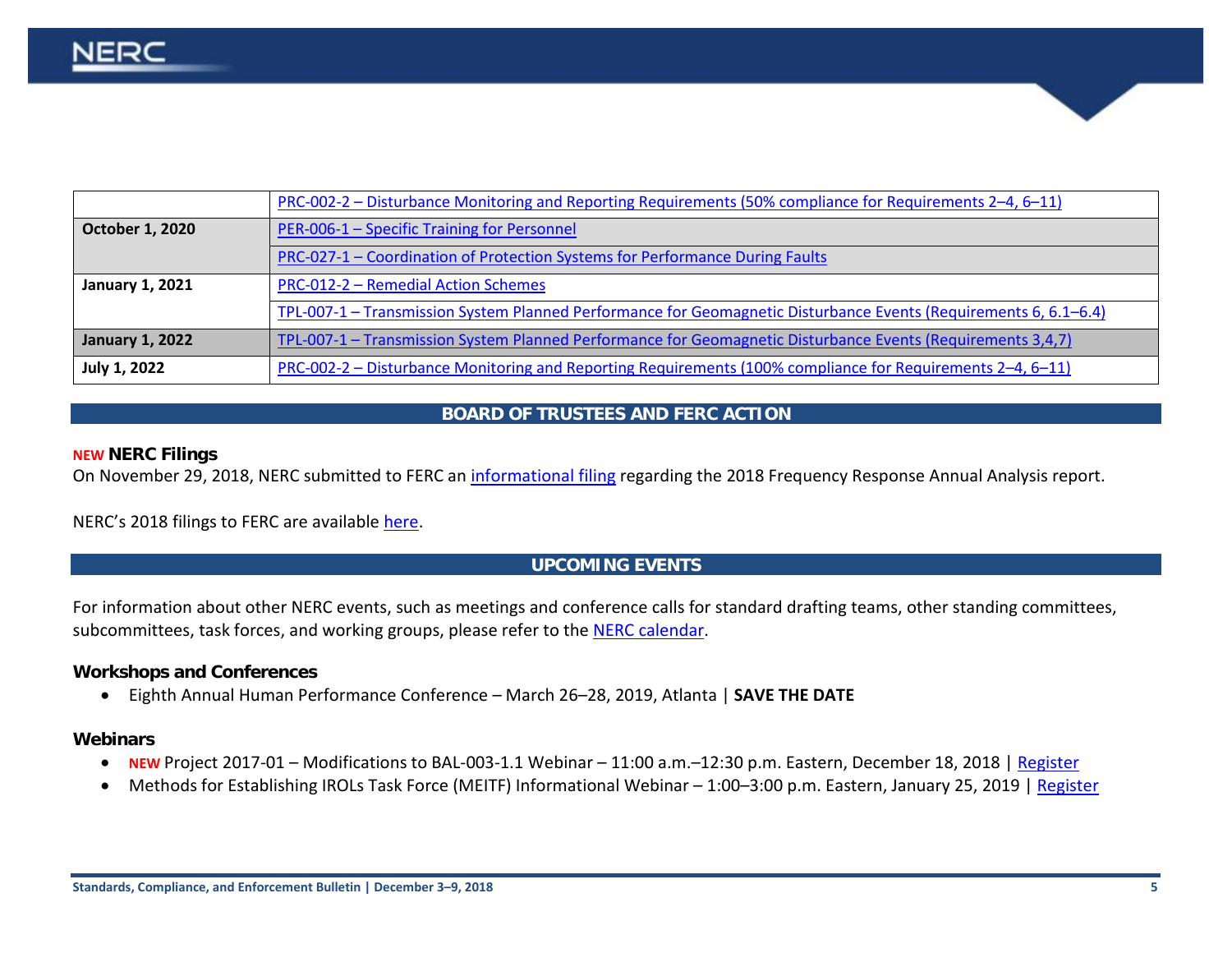# **Standing Committee Meetings and Conference Calls**

- Operating Committee, Planning Committee, and Critical Infrastructure Protection Committee Meetings December 11–12, 2018, Atlanta | [Register for OC](https://www.eventbrite.com/e/operating-committee-meeting-december-2018-registration-51257563753) | [Register for PC](https://www.eventbrite.com/e/planning-committee-meeting-december-2018-registration-51258021121) | [Register for CIPC](https://www.eventbrite.com/e/critical-infrastructure-protection-committee-meeting-december-2018-registration-51258172574) | [Register for Hotel](https://www.starwoodmeeting.com/events/start.action?id=1803192140&key=2FBAEC6E) | **NEW** [CIPC Agenda](https://www.nerc.com/comm/CIPC/Agendas%20Highlights%20and%20Minutes%202013/CIPC%20Agenda%20Package%20December%202018.pdf)
- Standards Committee Meeting 10:00 a.m. 3:00 p.m. Eastern, December 12, 2018, Atlanta [| Register](https://www.nerc.com/pa/Stand/Lists/stand/DispForm.aspx?ID=814&Source=https%3A%2F%2Fwww%2Enerc%2Ecom%2Fpa%2FStand%2FPages%2FCalendar%2Easpx)
- **NEW** Board of Trustees Conference Call 2:00–3:00 p.m. Eastern, December 13, 2018 | [Agenda Package](https://www.nerc.com/gov/bot/Agenda%20highlights%20and%20Mintues%202013/Board_of_Trustees_Meeting_December_13_2018_Agenda_Package_PARTICIPANT.pdf)
- **NEW** Board of Trustees Committees, Member Representatives Committee, and Board of Trustees Committee Meetings February 6–7, 2019, Manhattan Beach, CA | [Register](https://www.eventbrite.com/e/nerc-board-of-trustees-and-member-representatives-committee-meetings-registration-53125319260)

# **Standard Drafting Team Meetings and Conference Calls**

Th[e Standards calendar](http://www.nerc.com/pa/Stand/Pages/Calendar.aspx) provides dial-in information for the in-person meetings below. The calendar also provides information about conference calls that drafting teams may hold in addition to in-person meetings.

- Standards Efficiency Review Phase 2 Meeting 8:00 a.m.–5:00 p.m. Eastern, December 4, 2018, Atlanta | [Register](https://www.nerc.com/pa/Stand/Lists/stand/DispForm.aspx?ID=915&Source=https%3A%2F%2Fwww%2Enerc%2Ecom%2Fpa%2FStand%2FPages%2FCalendar%2Easpx)
- **NEW** Project 2016-02 Modifications to CIP Standards Conference Call 11:00 a.m.–2:00 p.m. Eastern, December 4, 2018 | [Register](https://www.nerc.com/pa/Stand/Lists/stand/DispForm.aspx?ID=927&Source=https%3A%2F%2Fwww%2Enerc%2Ecom%2Fpa%2FStand%2FPages%2FCalendar%2Easpx)
- **NEW** Project 2018-02 Modifications to CIP-008 Cyber Security Incident Reporting Conference Call 2:00–4:00 p.m. Eastern, December 4, 2018 | [Register](https://www.nerc.com/pa/Stand/Lists/stand/DispForm.aspx?ID=926&Source=https%3A%2F%2Fwww%2Enerc%2Ecom%2Fpa%2FStand%2FPages%2FCalendar%2Easpx)
- Project 2017-01 Modifications to BAL-003-1.1 Drafting Team Meeting December 4–5, 2018, Charlotte, NC [| Register](https://www.nerc.com/pa/Stand/Lists/stand/DispForm.aspx?ID=911&Source=https%3A%2F%2Fwww%2Enerc%2Ecom%2Fpa%2FStand%2FPages%2FCalendar%2Easpx)
- Project 2018-02 Modifications to CIP-008 Cyber Security Incident Reporting December 11–13, 2018, Atlanta | [Register](https://www.nerc.com/pa/Stand/Lists/stand/DispForm.aspx?ID=914&Source=https%3A%2F%2Fwww%2Enerc%2Ecom%2Fpa%2FStand%2FPages%2FCalendar%2Easpx)
- **NEW** Project 2015-09 Establish and Communicate System Operating Limits Conference Call 10:00 a.m.–Noon Eastern, December 19, 2018 | [Register](https://www.nerc.com/pa/Stand/Lists/stand/DispForm.aspx?ID=924&Source=https%3A%2F%2Fwww%2Enerc%2Ecom%2Fpa%2FStand%2FPages%2FCalendar%2Easpx)

#### **ABOUT THE STANDARDS, COMPLIANCE, AND ENFORCEMENT BULLETIN**

<span id="page-5-0"></span>This weekly bulletin compiles a list of standards, compliance, and enforcement projects with actionable deadlines, as well as upcoming events, recently posted resources, other NERC documents posted for comment, and other relevant news and information. Please email [Amy Desselle](mailto:amy.desselle@nerc.net) with feedback on this bulletin. The current bulletin and old bulletins are available under "Program News" on both th[e Standards home page](http://www.nerc.com/pa/Stand/Pages/default.aspx) and the [Compliance & Enforcement home page.](http://www.nerc.com/pa/comp/Pages/default.aspx)

If you would like to receive this bulletin or be added to the distribution list for a particular project, please submit a ticket through the Help [Desk.](https://support.nerc.net/) Select the "NERC Email Distribution List" option under the "Applications" menu. In the Description Box, please specify which lists you